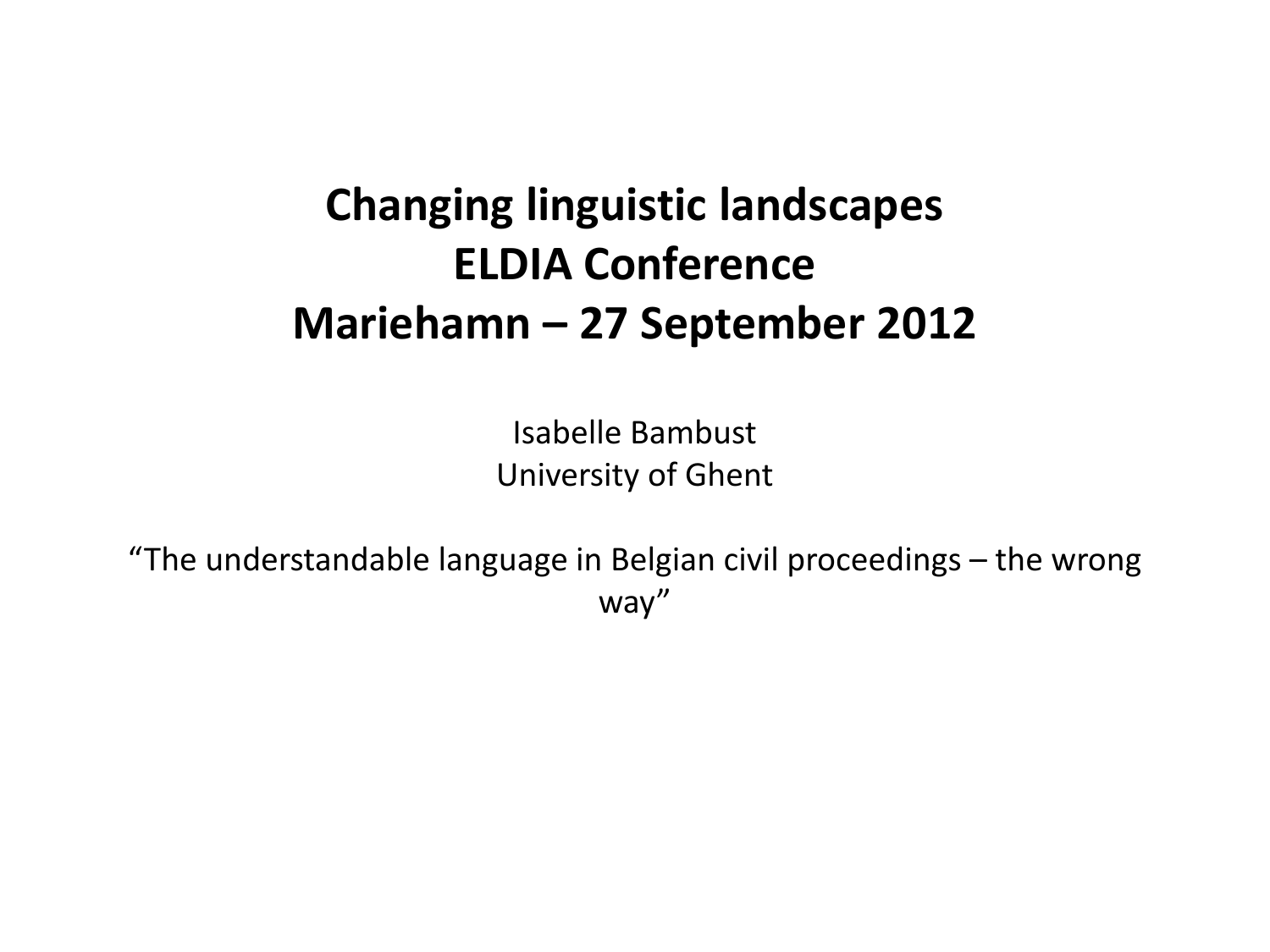*Kära deltagare. Jag är glad att vara här i Mariehamn.*

Dear participants. I'm glad to be present in Mariehamn.

As a pip-squeak researcher I often think during my current beginning research about language protection: "My God, it's just a language, so what!?"... By thinking this, I certainly do not want to underestimate the importance of language protection, but still, the language problem needs more openness and tolerance.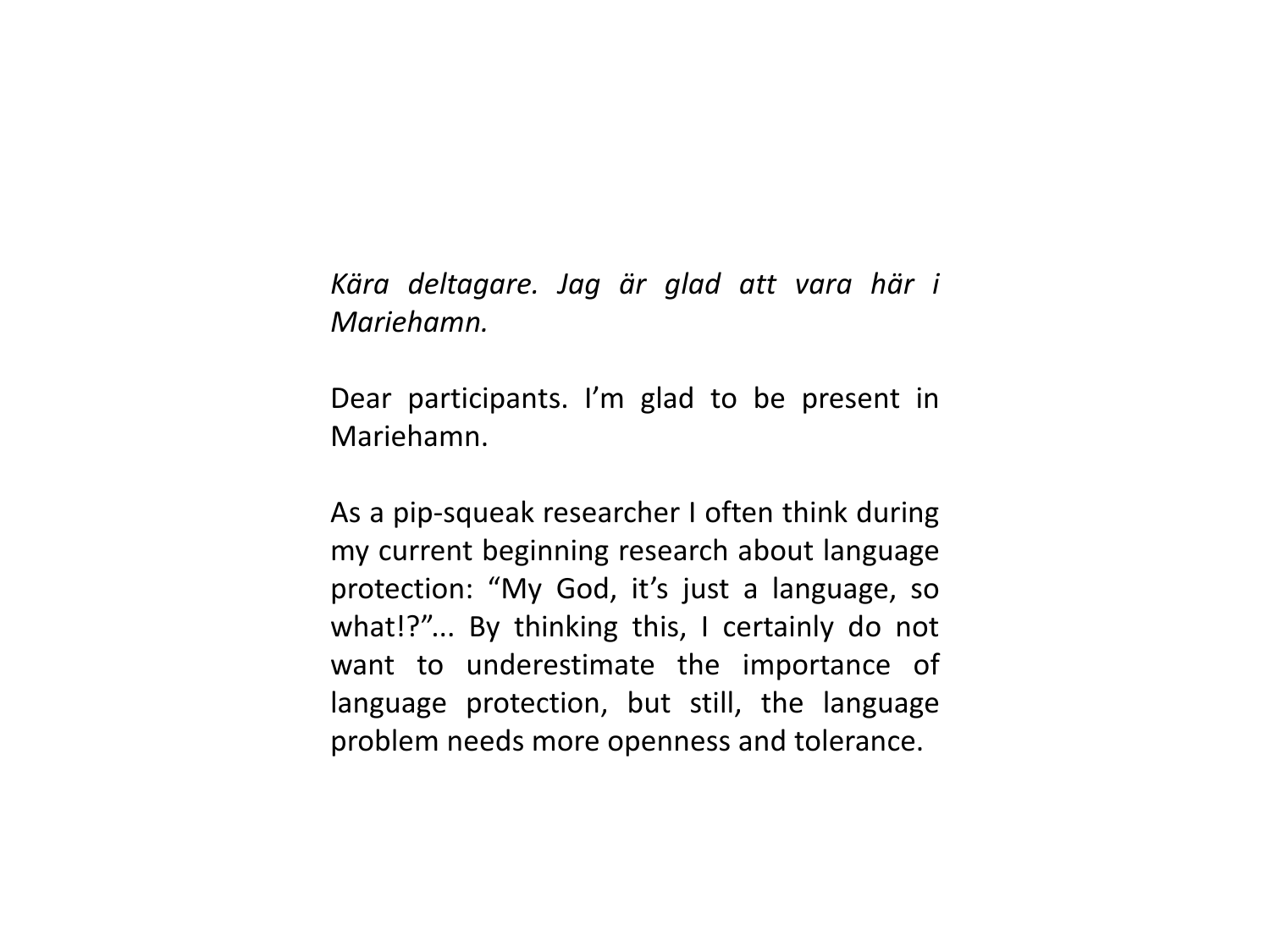Richard Cullen explains that the linguistic frontier between Romance and Germanic languages was fixed at the point of maximum stable Roman conquest. And in Belgium, it remains at this point, essentially, today. There is the Dutch speaking area in the northern part of the country, and the French speaking zone in the southern part.

After the First World War, the Treaty of Versailles transferred the German cantons of Eupen, Malmédy and Sankt Vith to Belgium. One of the strangest presents ever…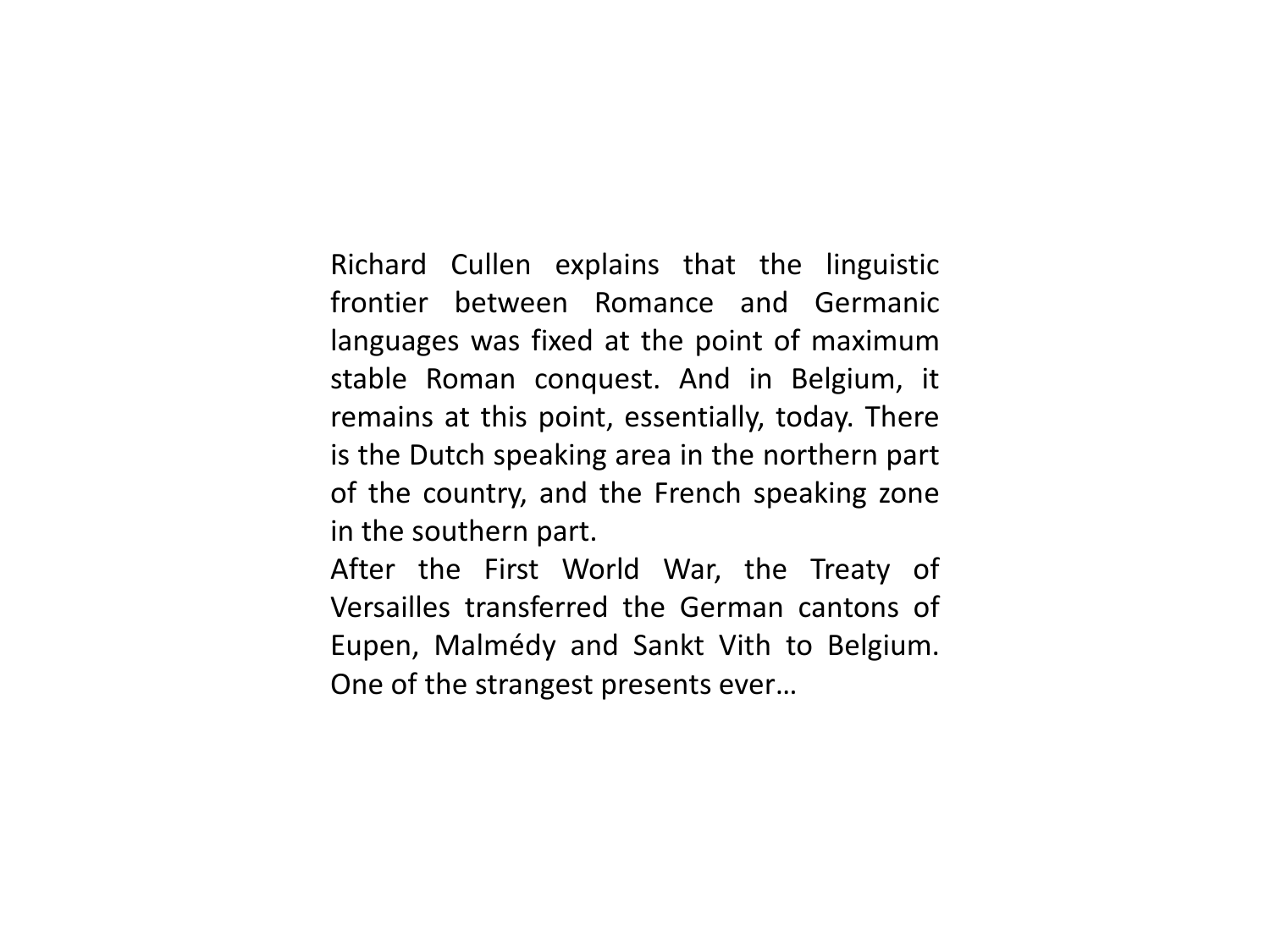The principle of territoriality was introduced. The language for each region was the language spoken by the majority of the population. Every ten years a census was conducted. However, this system was not approved generally, and since 1962 each municipality belongs to only one fixed language area. There is no language census practice anymore. So, there is a difference with for instance Canada or Lithuania.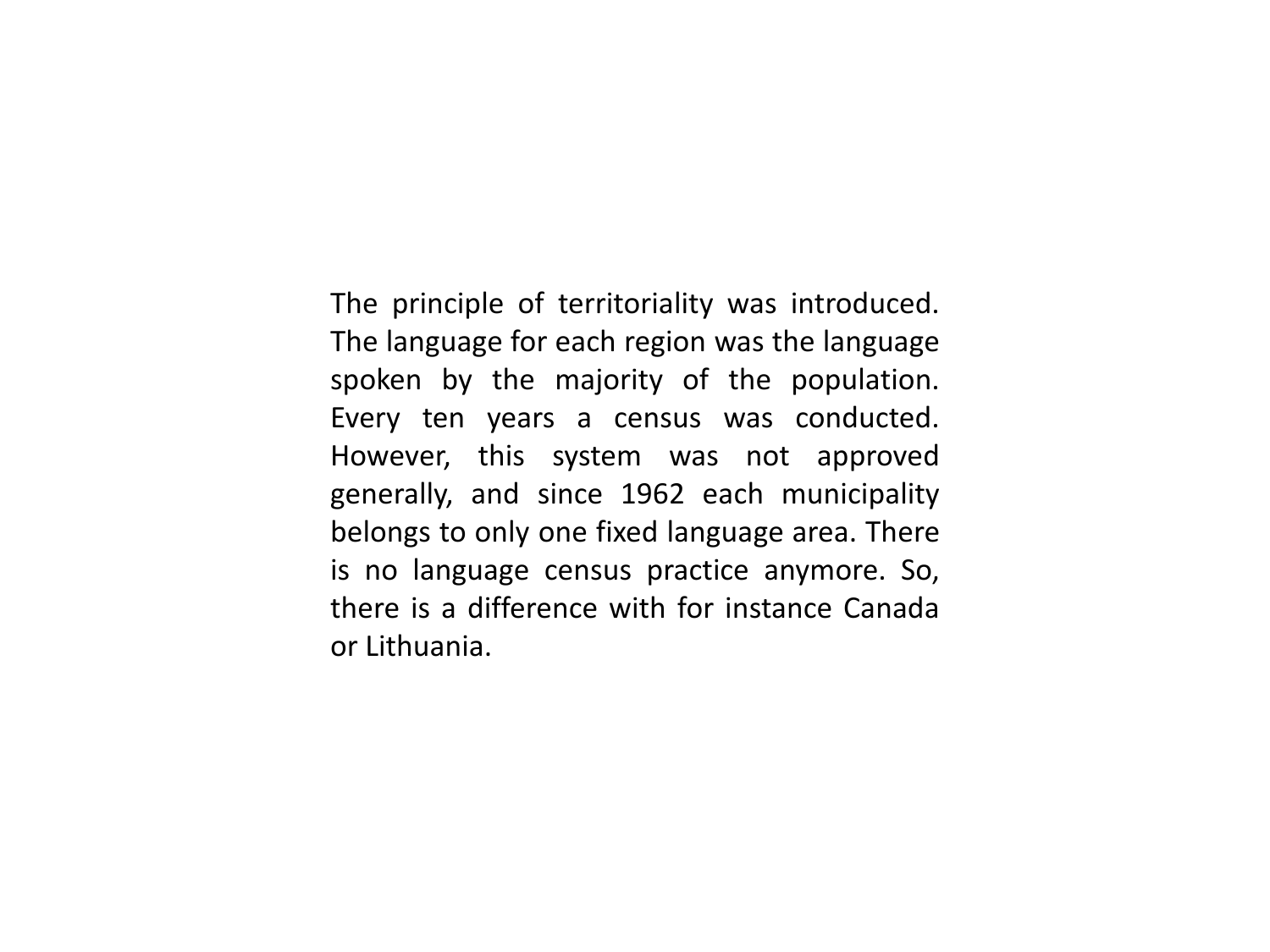The Belgian Constitution established four language areas: the Dutch language area, the French language area, the bilingual (French and Dutch) area of Brussels-Capital (that is a kind of island in the Dutch speaking area) and the German language area.

Also, the Belgian Constitution enshrines the right to use any language. This right may be limited by legislation. Under that section 30 of the Belgian Constitution, the Language Act of 1935 was voted. The Belgian Language Act primarily focusses on the three Belgian official languages.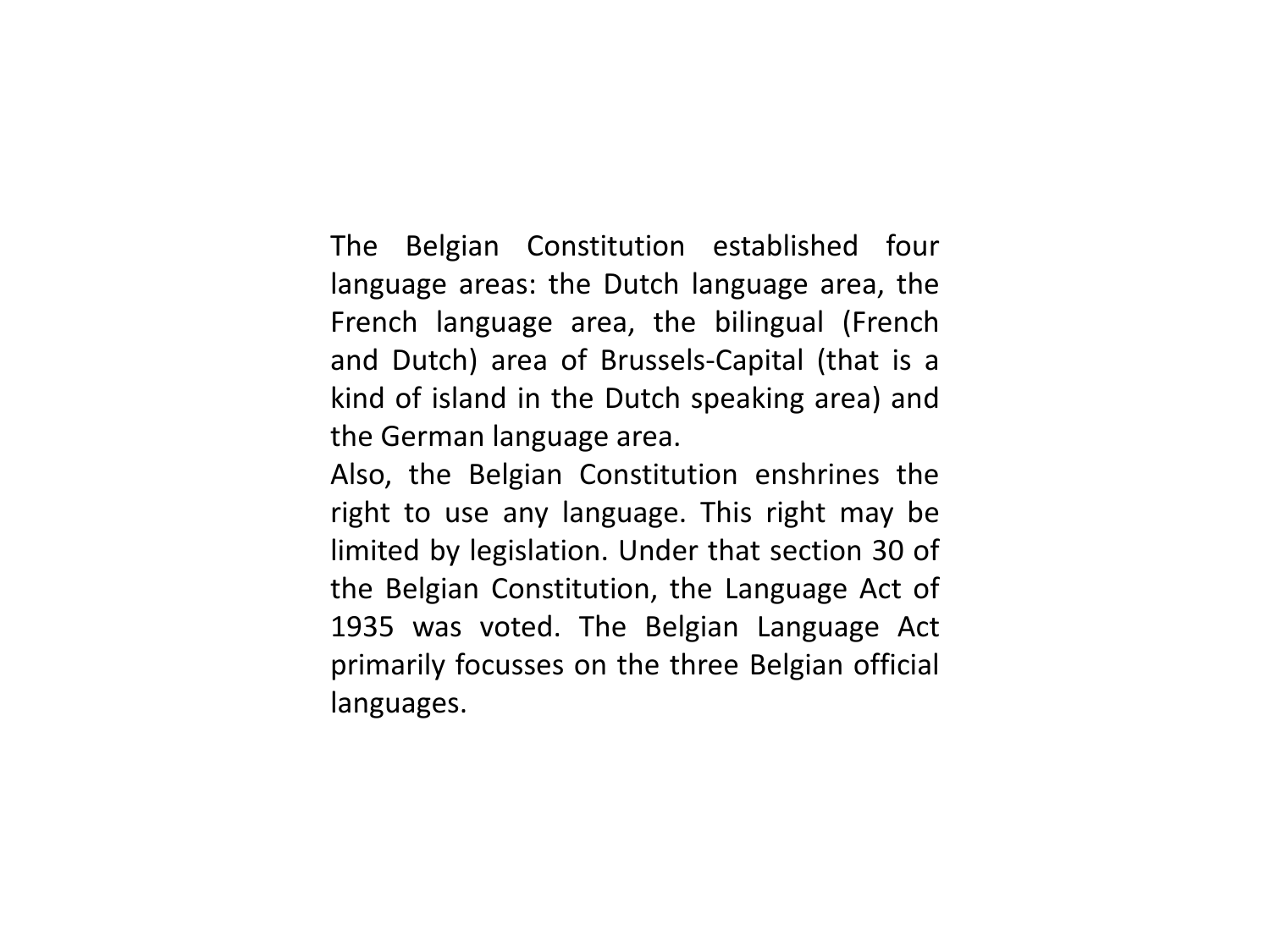In the **civil, commercial and labour courts the entire procedure takes place in the language of the concerned language area**. In the courts of Brussels, proceedings are initiated in French when the defendant resides in the Frenchspeaking part of the country, in Dutch when the defendant resides in the Dutch-speaking area, and in French or Dutch (at the plaintiff's choice) if the defendant resides in the Brussels-agglomeration.

For **purposes of making statements to the court**, the party can use the language he or she prefers, and a sworn interpreter will assist.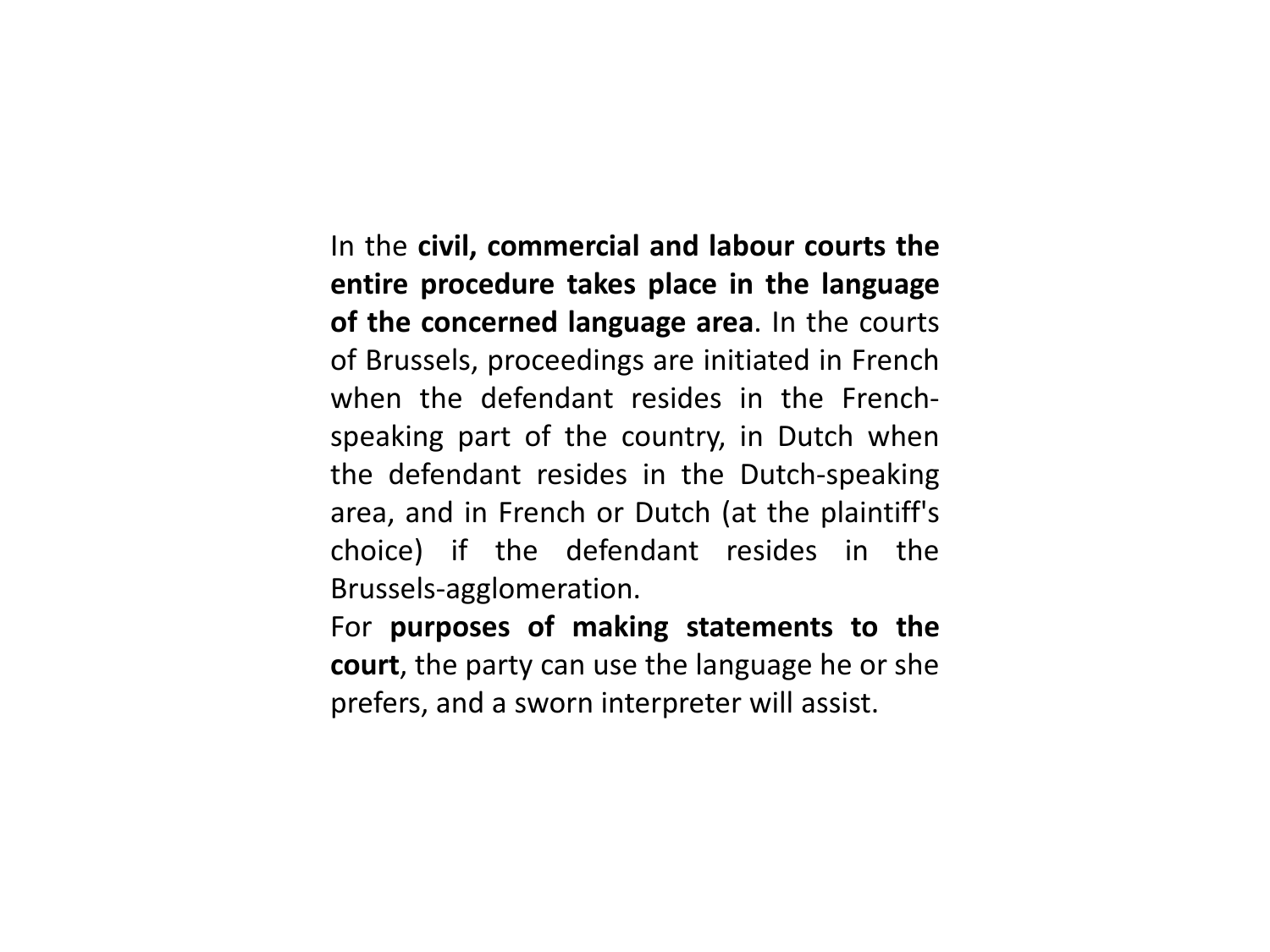**There is a possibility to change the language of the proceedings**. It is essential to notice that this change is only a matter of the existing Belgian official languages. So, the Dutch language will eventually be replaced by French or German, French by German or Dutch, or Dutch by French or German.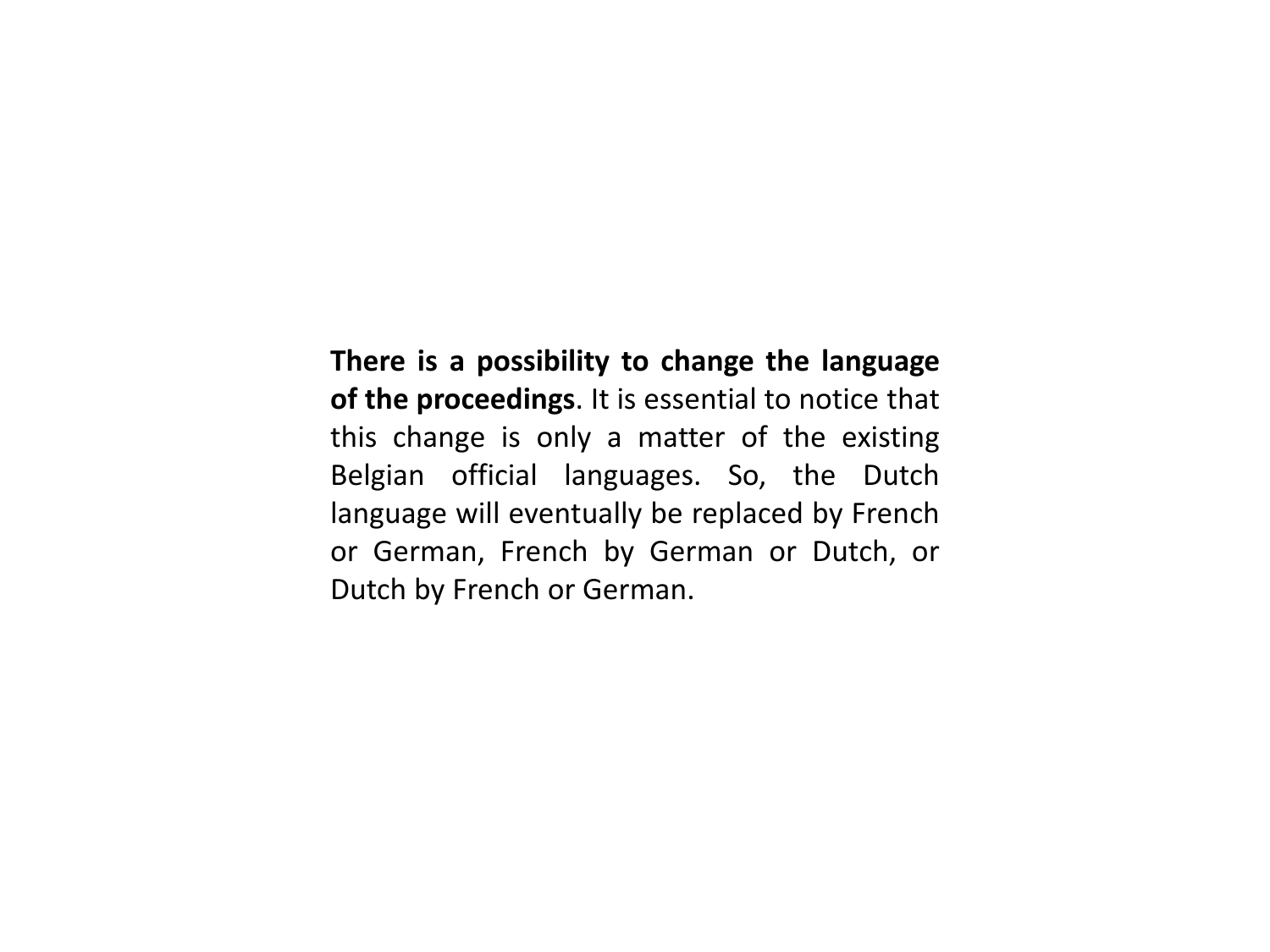First of all, the **parties may jointly request the change of the language of the proceedings**. In such case, the proceedings will continue in the language requested, without consideration by the judge. Strangely enough, in the courts in Brussels, the joint request to change Dutch in French or the other way around is not possible…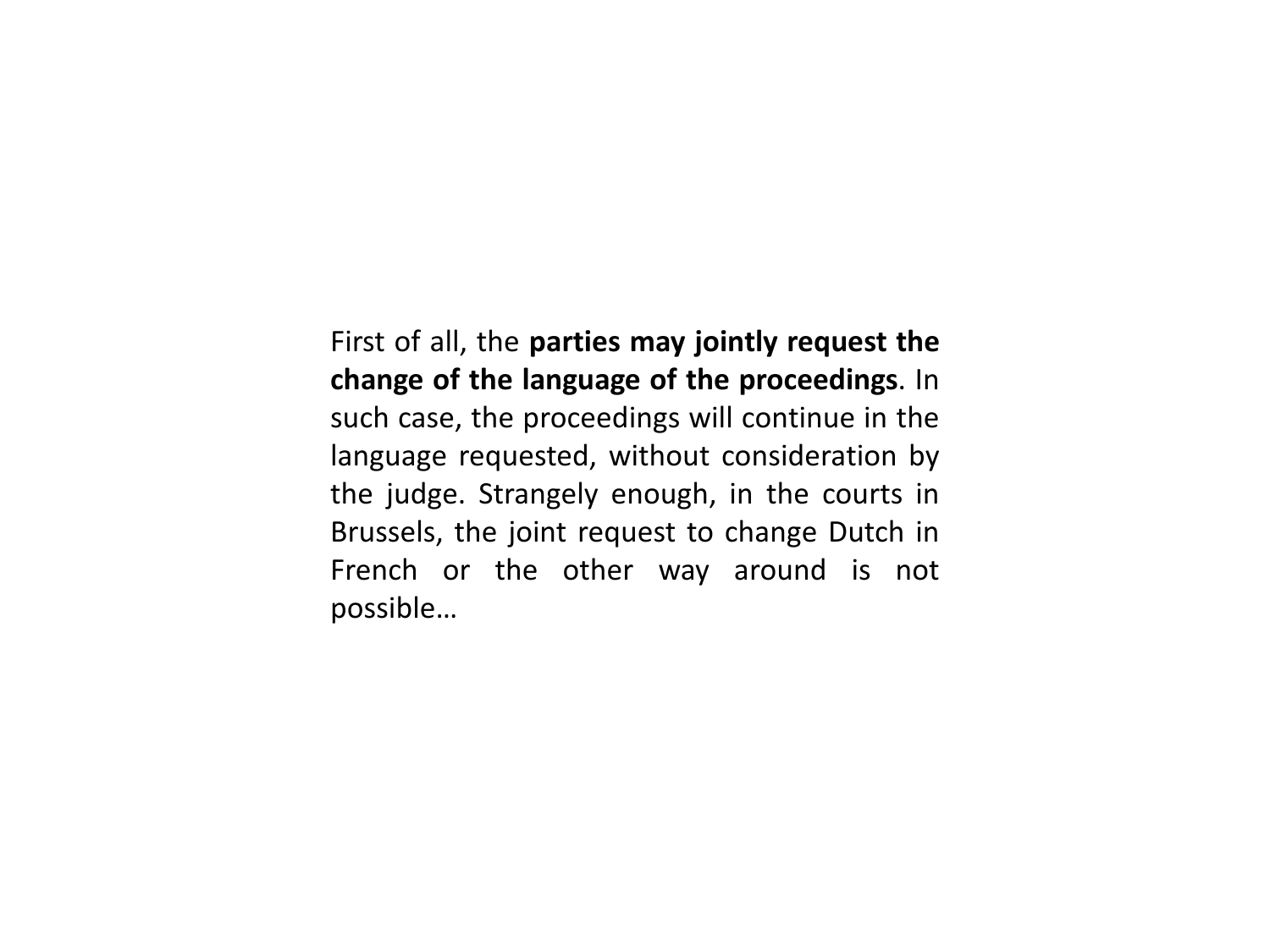Secondly, in some cases **the defendant may ask that the proceedings continue in the other language**. In general this is only possible in the courts of Brussels where the defendant may ask that the proceedings initiated in French or Dutch continue in the other language (Dutch or French). Here the judge has a discretion when considering this request. He may reject the application if the elements of the case show that the defendant has an adequate knowledge of the language of the proceedings.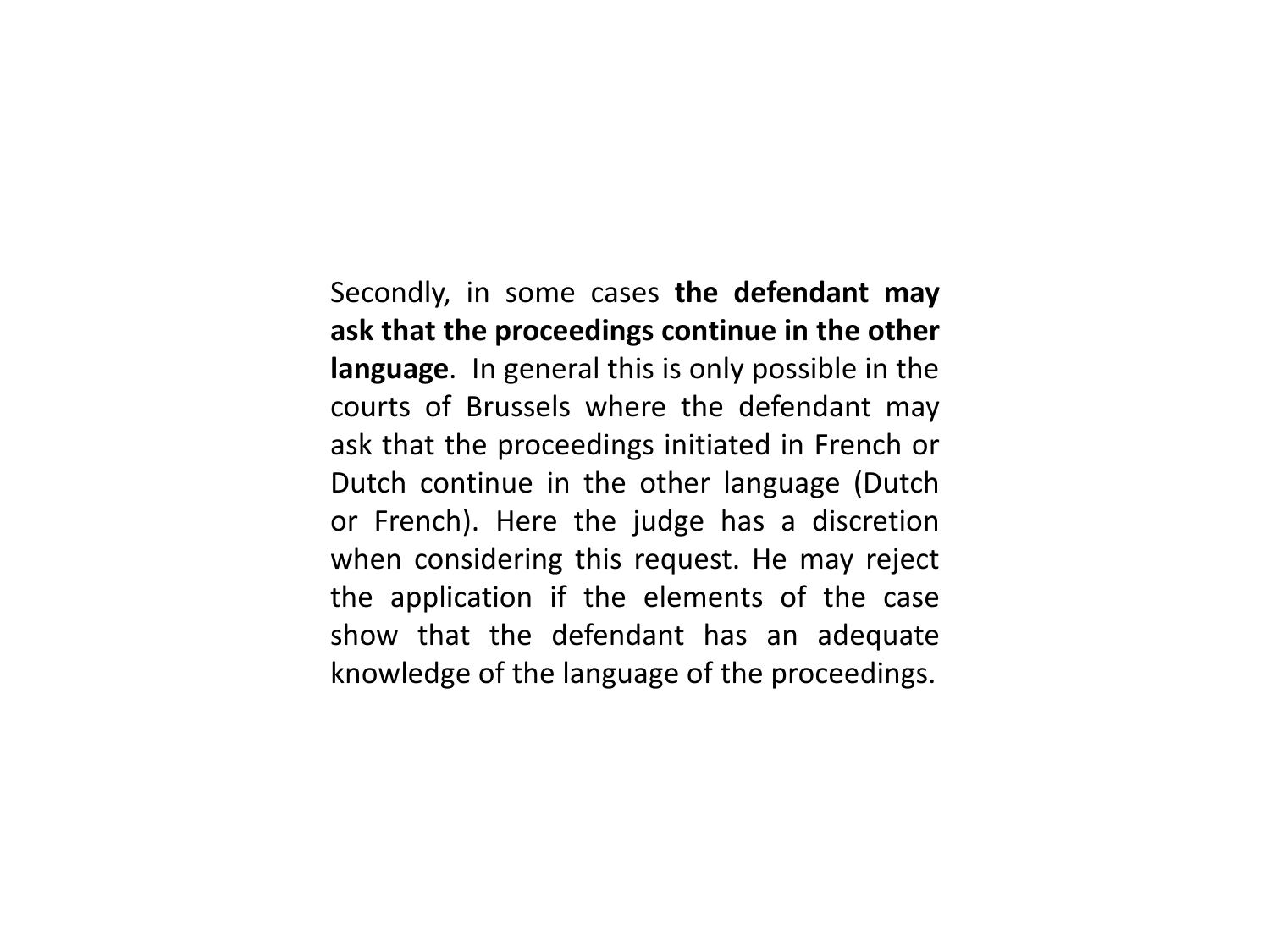Unfortunately there is **no definition of the words 'sufficient knowledge'**. By virtue of the Language Act the judge must take into account the elements of the cause. Naturally, the "elements of the cause" risk to leave the door wide open to unclear standards. We may call this kind of legal reasoning the 'carpenter's eye' of the judge. In practice, the judge founds his decision on his findings in court or on the documents deposited by the parties. He will for instance refuse the request when he discovers an entire correspondence between the parties in the language of the proceedings.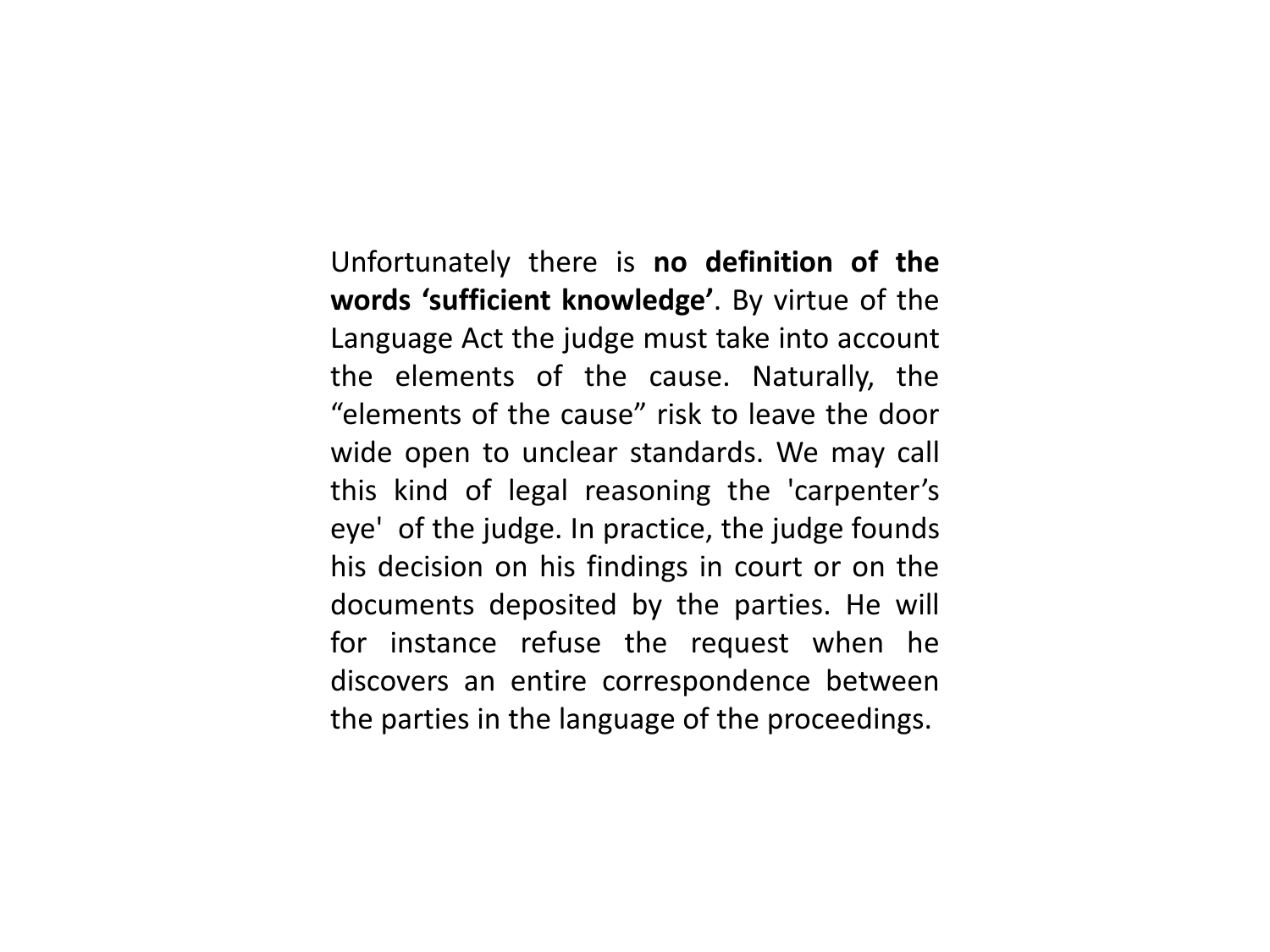If **service of procedural documents** written in French, Dutch or German must be effected in another language area, a translation should be added in the official language of that other language area. So, here again, the translation is just a matter of the existing three Belgian official languages.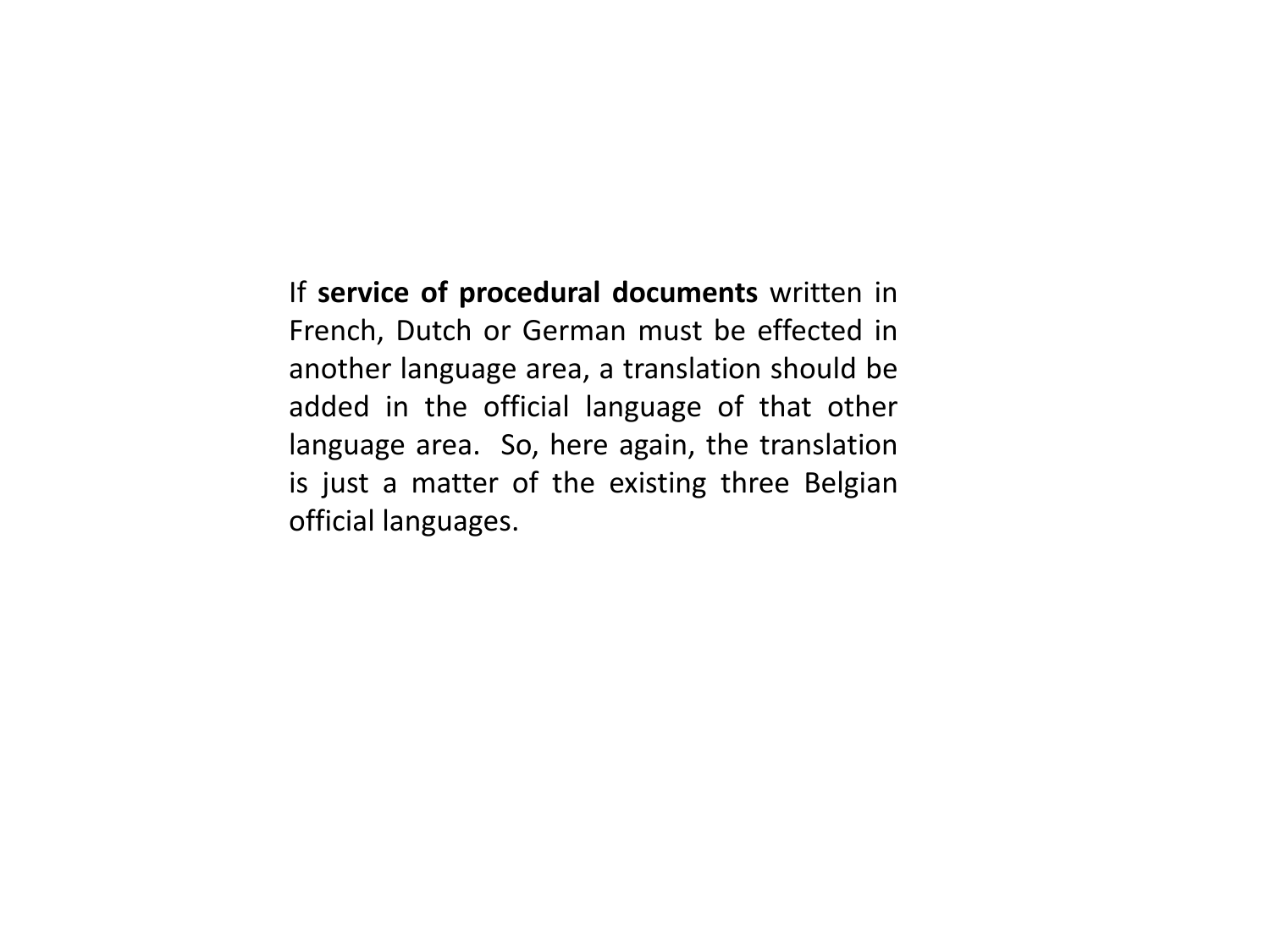The **translation rule is not applied to the appeal in cassation**. The Belgian legislator developed an argument based on the special nature of the appeal in cassation. He believes that the translation of the appeal in cassation would not be useful because the proceedings happen in written and between the lawyers. I wonder why the defendant does not have the possibility to judge the success rate of the appeal in cassation. I think it is first of all up to the defendant to see whether the game is worth the candle to invoke the assistance of a lawyer at the Court of Cassation. *That* margin of appreciation is now restricted, precisely because of the fact that the defendant does not have a translation on his disposal. In my opinion, the defendant must at least have the possibility to stay master of his or her own case.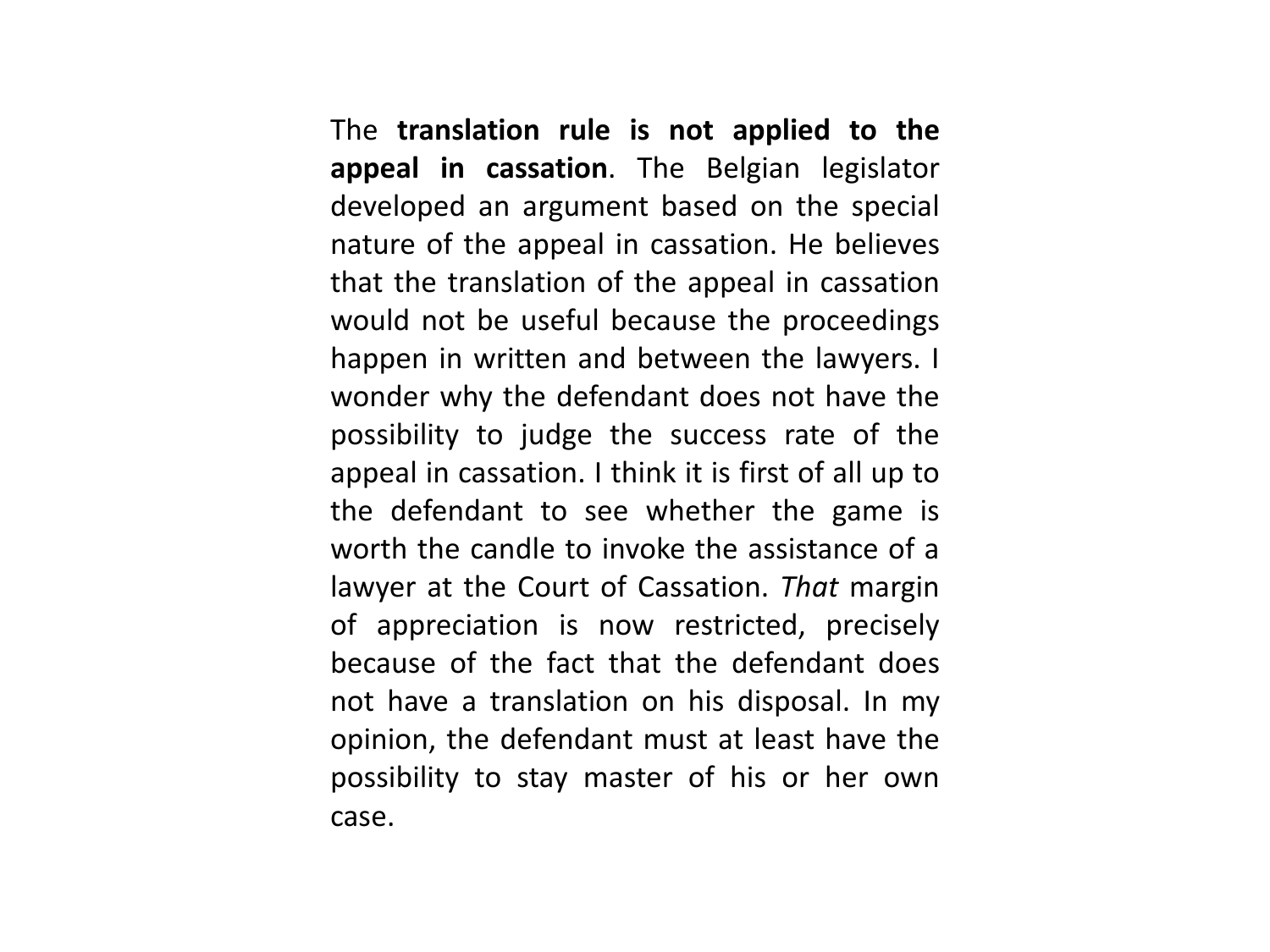I now come back to the general translation rule. As the language protection for served documents is placed in that cozy little circle of the three official languages, each in a separate language box, there is of course a good chance that the addressee of the document does not understand the language in which the document has been served.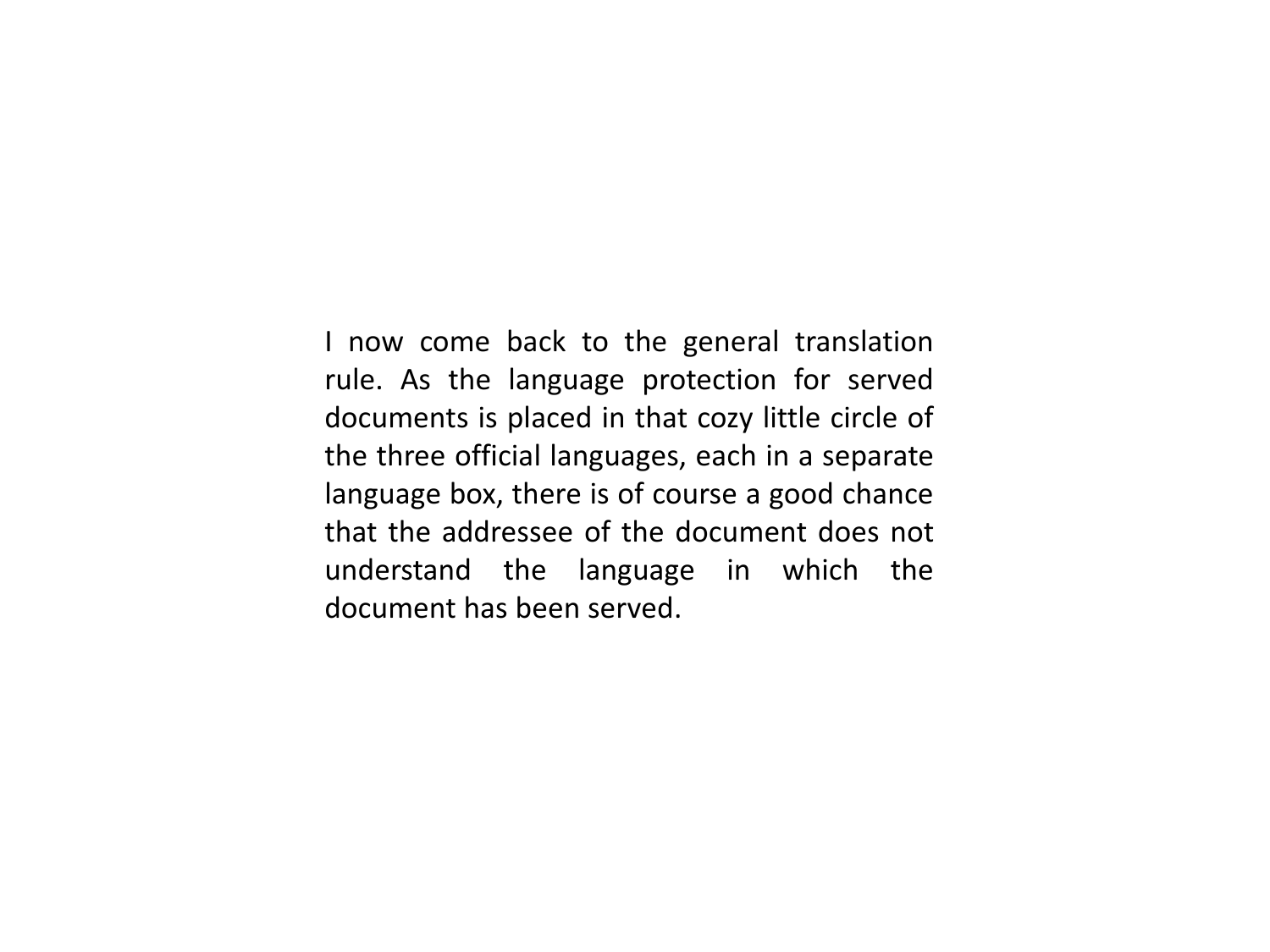Once the defendant has "trudged" to court – I use the verb "to trudge" because of the fact that the defendant did not catch the message of the received document – the gates of language eternity open… Indeed, like we have seen before, for purposes of making statements to the court, the party can use any language he or she wants, even other languages than the official languages. This discrepancy between the language protection of the service of documents and the language protection in court seems not balanced to me.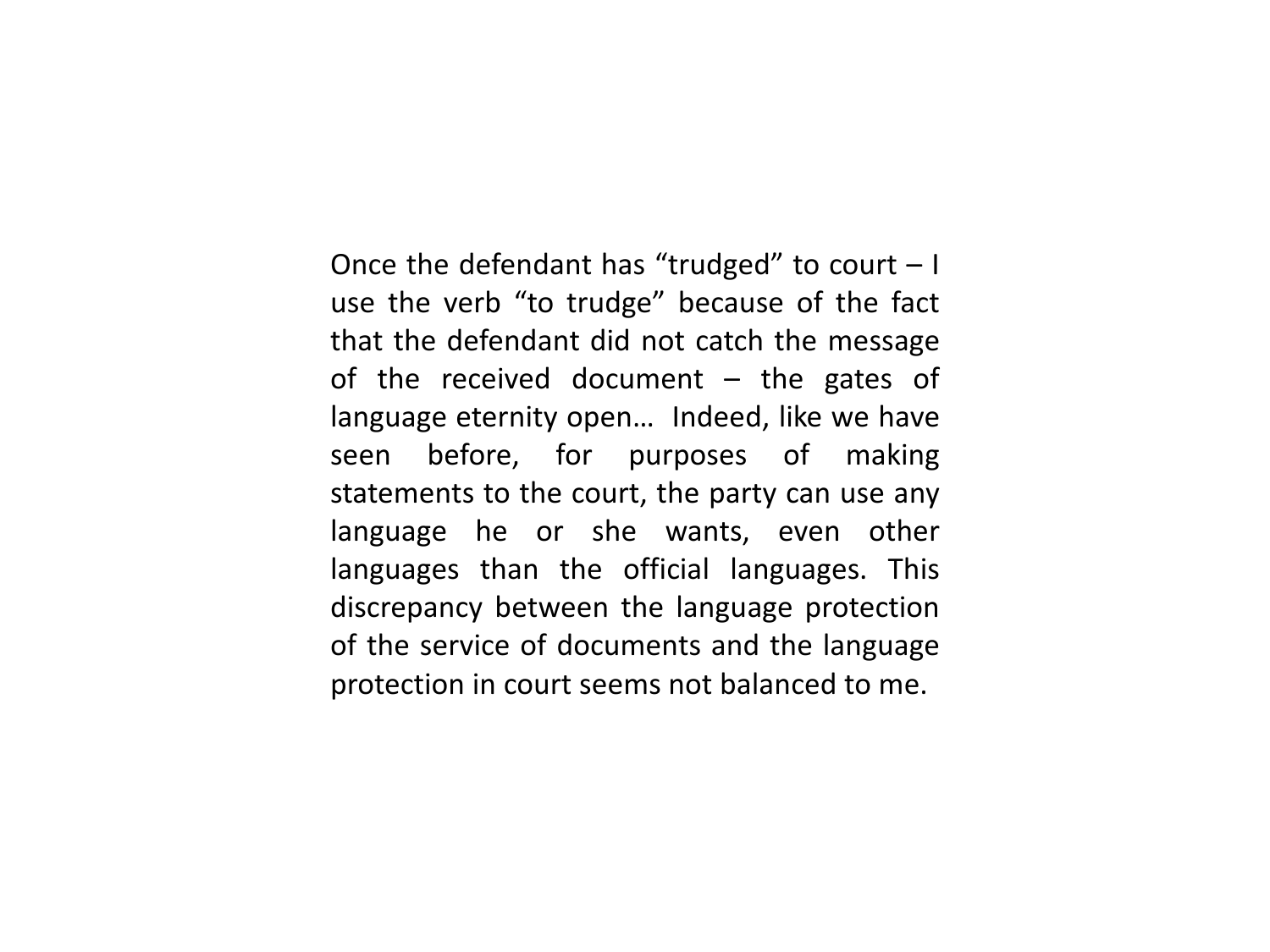The same incongruity occurs when a party asks and obtains the change of the language of the proceedings; he or she may not understand the language of the writ of summons but (after the accepted language change) there is no regulation of that initial language trouble.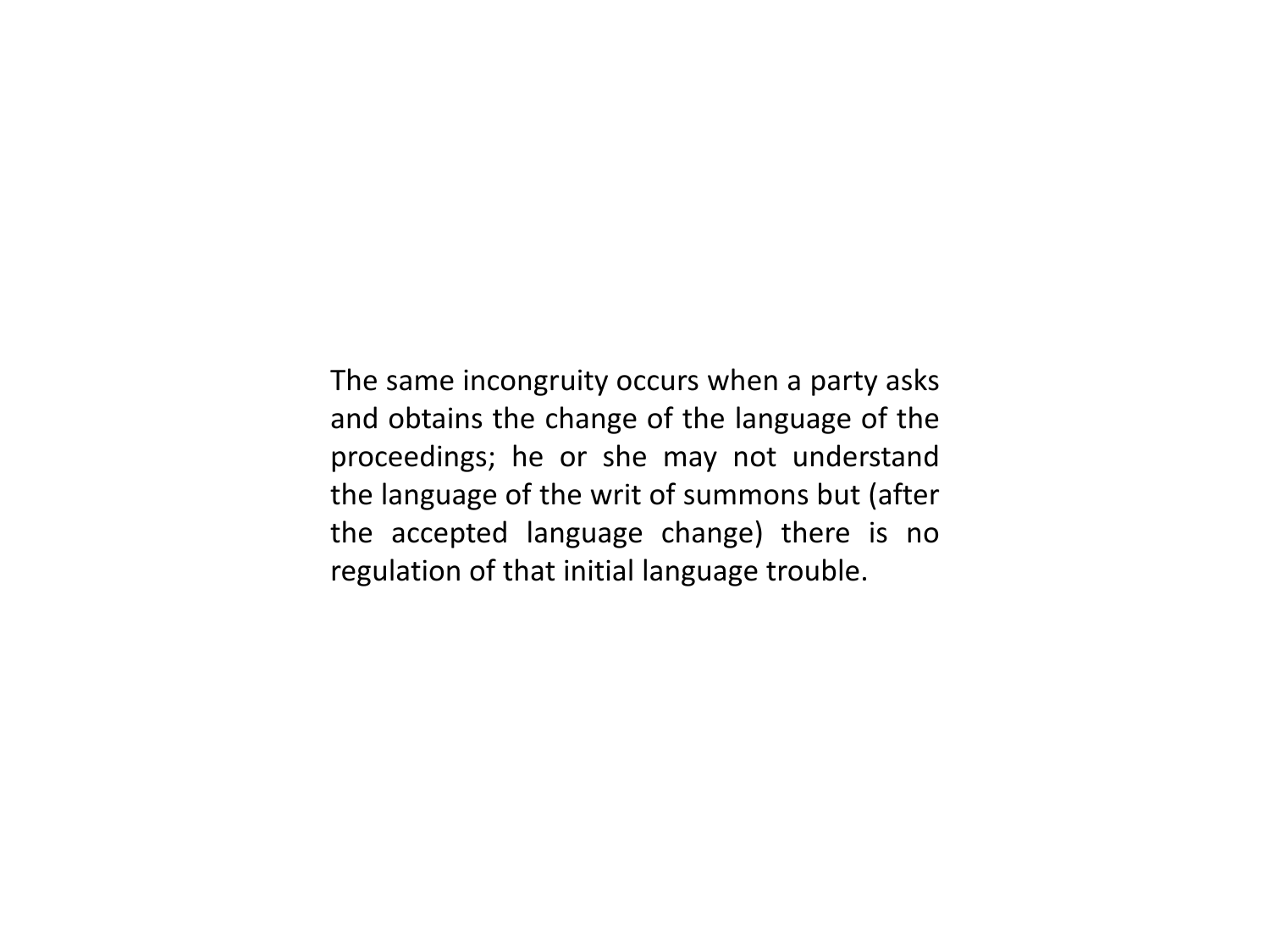What can we do about all this? **Official languages may incline towards understandable languages.** By the inclination of the official language towards the understandable language I understand the conceivable augmentation of the chances of coinciding languages (official language and understandable language).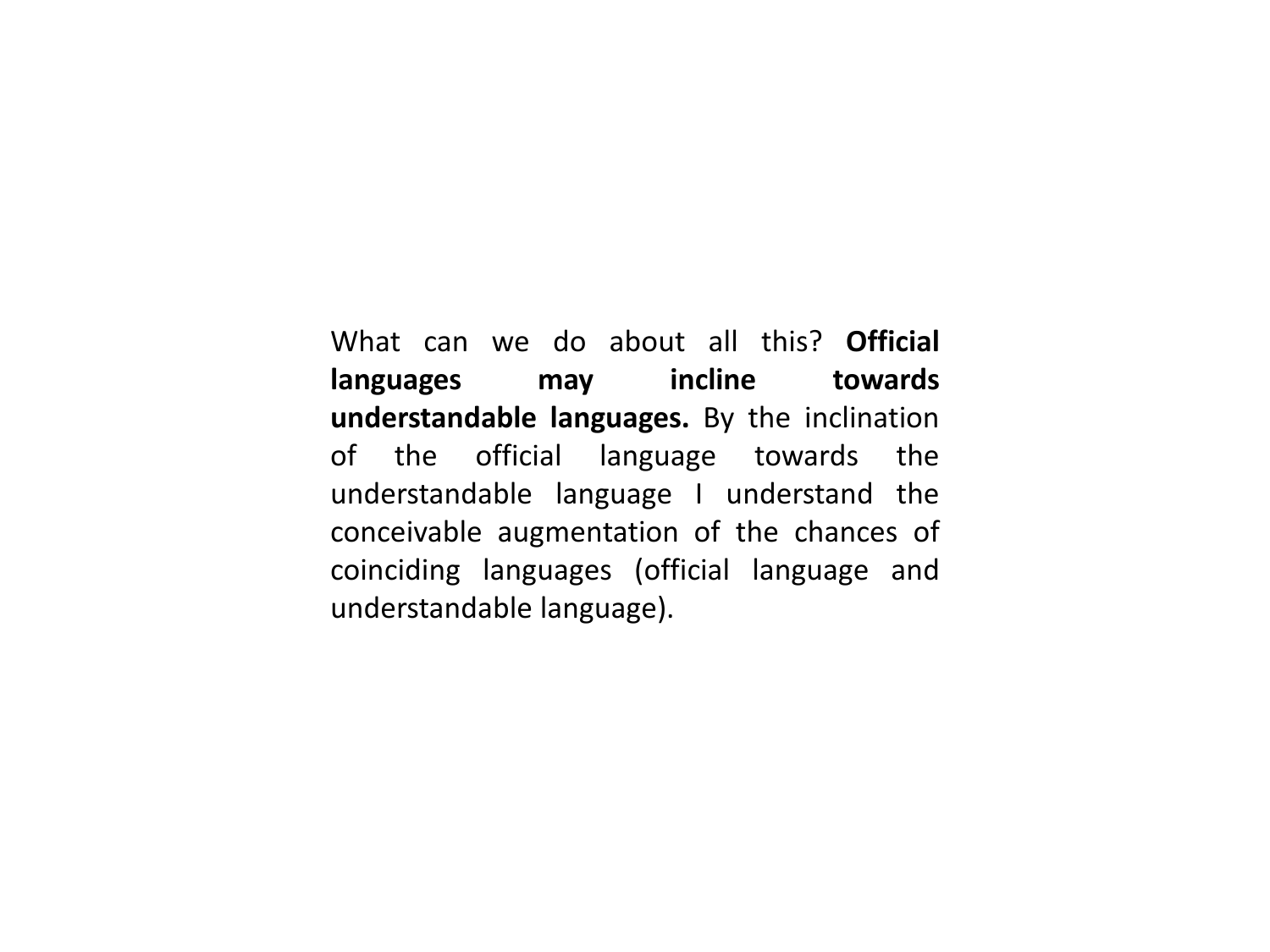**Belgium suffers from false official multilingualism.** Definitely, when we take the map of Belgium to play darts with it, the thrown dart will end in a monolingual area. And even if the result is Brussels, there again: Brussels is a so called bilingual area, but bilingual courts do not exist; the courts are either Dutch speaking or French speaking. In other words, when a country has several official languages, it is unfortunate that those languages do not prevail over the whole territory of that country.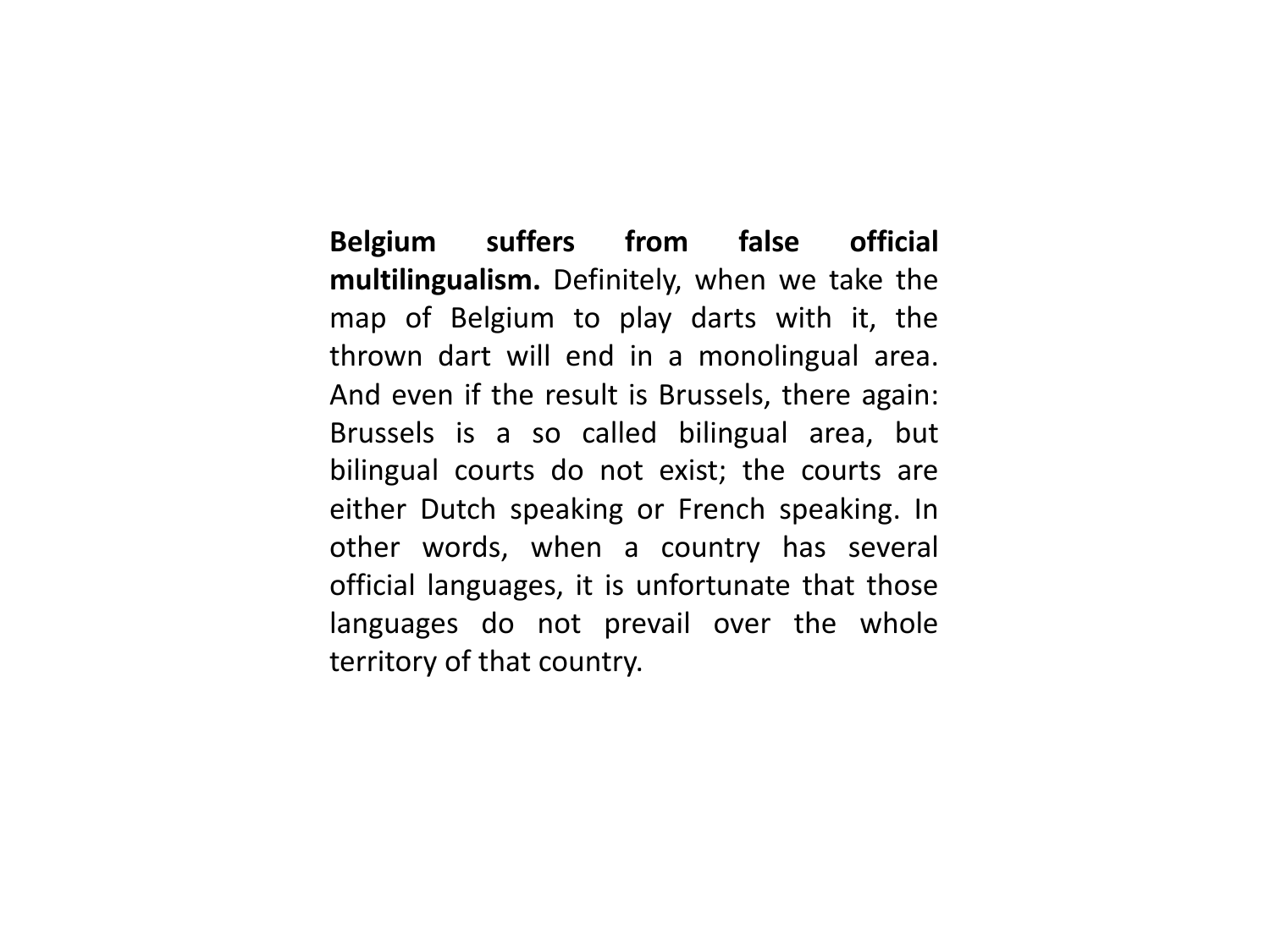Superposition of official languages as potential languages of the proceedings *all over the country* should be a step forward. In this way the options regarding the languages of proceedings become wider and this creates a larger potential language coincidence (between the language of proceedings and the understandable language). Also, this superposition could mean a progress relating the language change processes. Once all official languages superposed, the language change processes  $-$  the joint request or the request of the defendant – could be generalized and uniformized.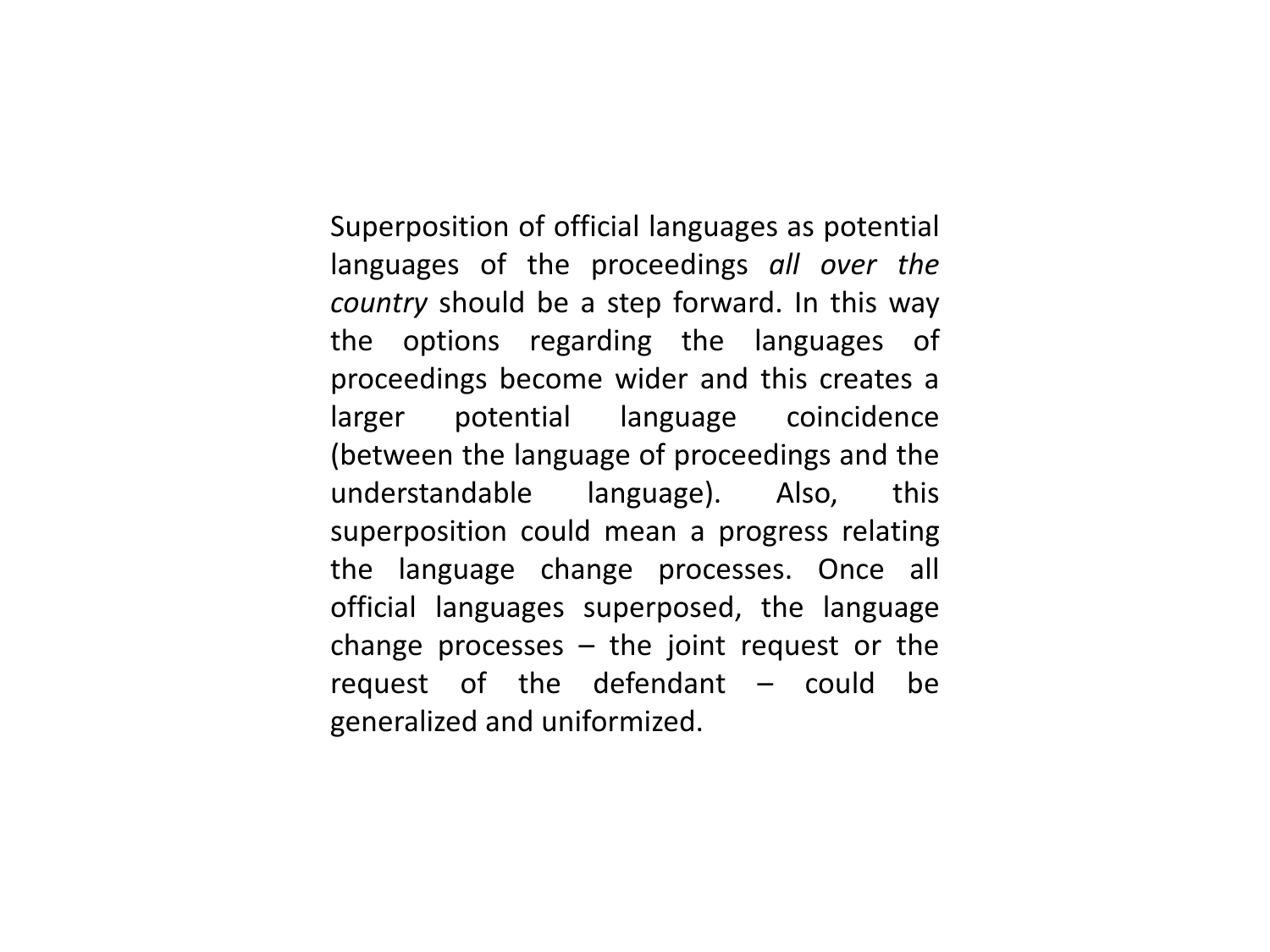**Official languages may be left**. In May 2010, the German parliament adopted a bill that allows to establish special court chambers for transnational commercial disputes where the proceedings can be entirely conducted in English. Why should we not accept it, if the parties agree with the optional language of the proceedings and if the concerned State makes that language of the proceedings possible? I find regrettable that the project only concerns commercial and transnational litigation, but what can we do against the "business as usual" quote…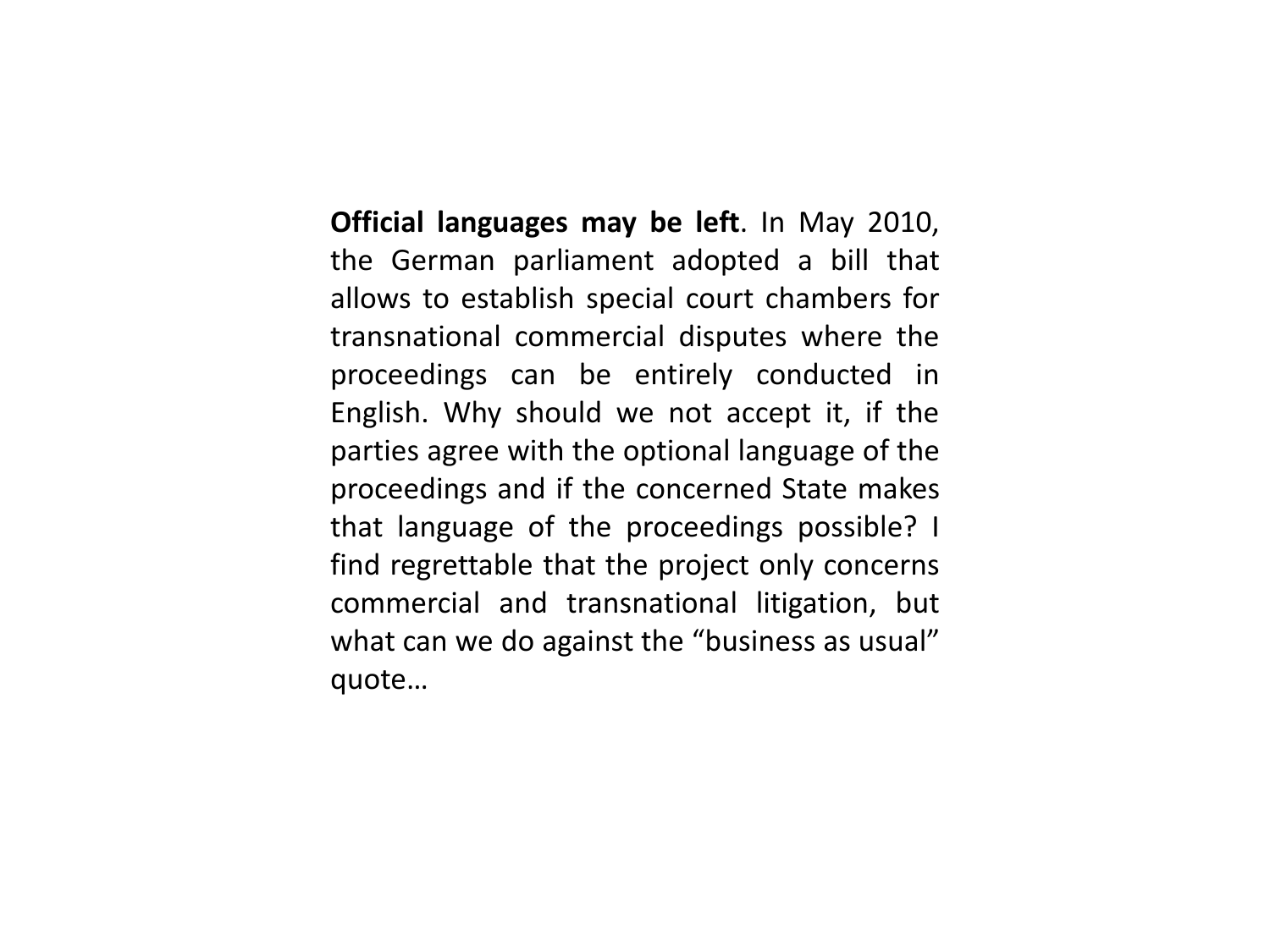As we have seen, the **translation of served documents** is absolutely catastrophic in Belgium. In my point of view, there is no other way out: the legal documents should be translated in a language the addressee understands. The European Court of Human Rights has not yet had the opportunity to rule on the issue of language rights with specific reference to a fair civil trial. The question remains whether the right to language is a right in itself, or whether it is one of the elements to the right to a fair trial. In my essential opinion, there is no margin: a nonobserved right to language is a non-observed right to a fair trial.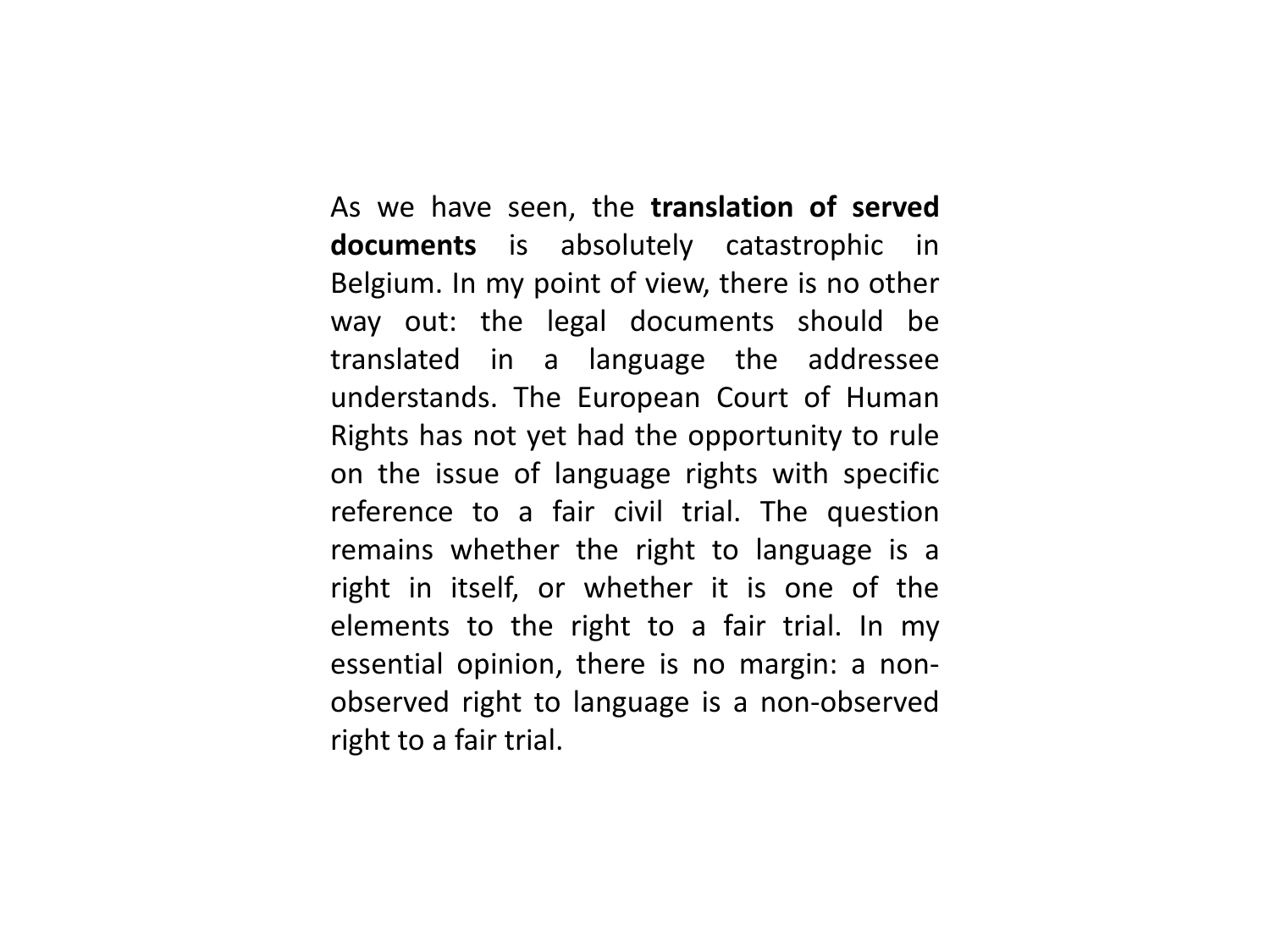What about the **inner quality of an understandable language**? It makes no sense to insure the understandable language if that understandable language is determined in an invaluable way. Instead of the 'carpenter's eye' of the judge we need a more stable and just norm to fix the understandable language. I am convinced that the external language appreciation by the judge should be substituted for an internal appreciation by the person concerned. Who else but the party may in fact have something to say about his or her own language?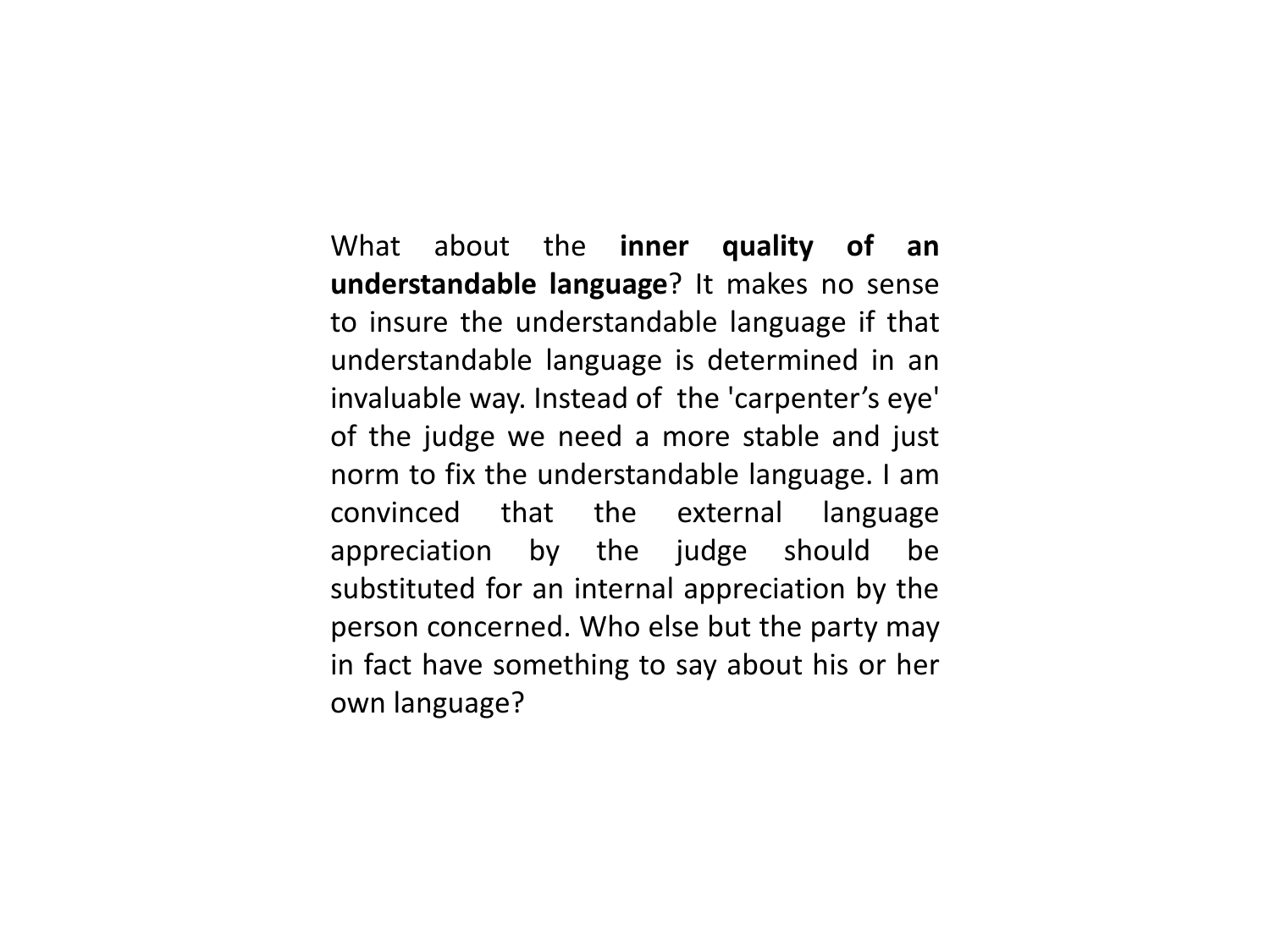**A 'selective incestuous language protection' would be an appropriate description of the Belgian language protection**. 'Incestuous' because of the fact that the language protection always returns to an official language. And 'selective' for the reason that there is no superposition of those three languages and that therefore language protection only serves particular language minority concentrations like the language areas themselves.